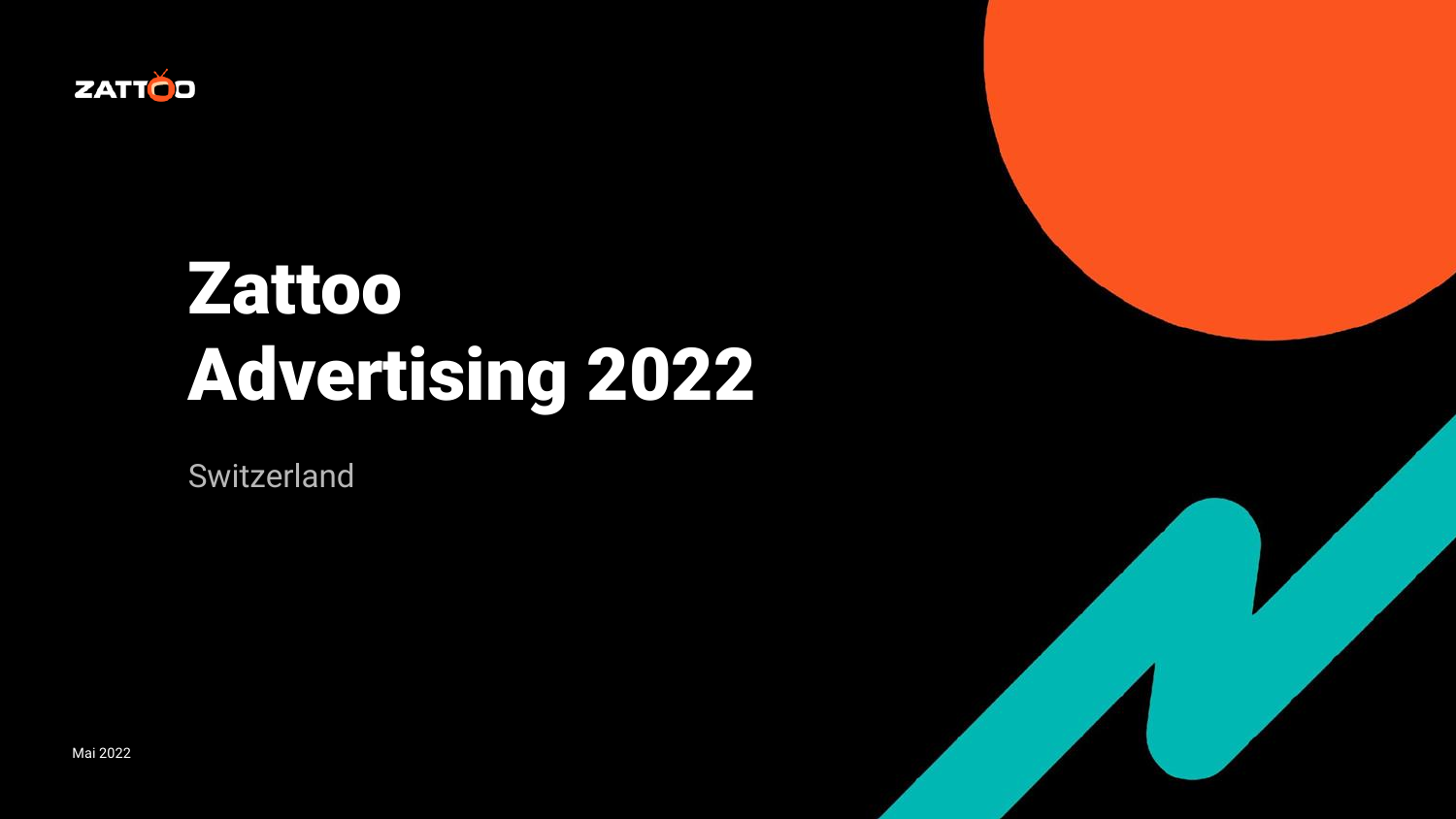

### Zattoo's TV-Product

Zattoo is an OTT (over-the-top) service that offers streaming of live and catch up TV but also video content on demand on a variety of devices.





 $\lfloor . \rfloor$ 

#### **Connected-TV (CTV)**

Samsung • LG • Xbox One/360 • Apple TV • Amazon Fire TV • Chromecast • Android TV · Panasonic

#### **Mobile**

iOS ᛫ Android ᛫ Windows 10

**Web**

Browser • Windows 10 App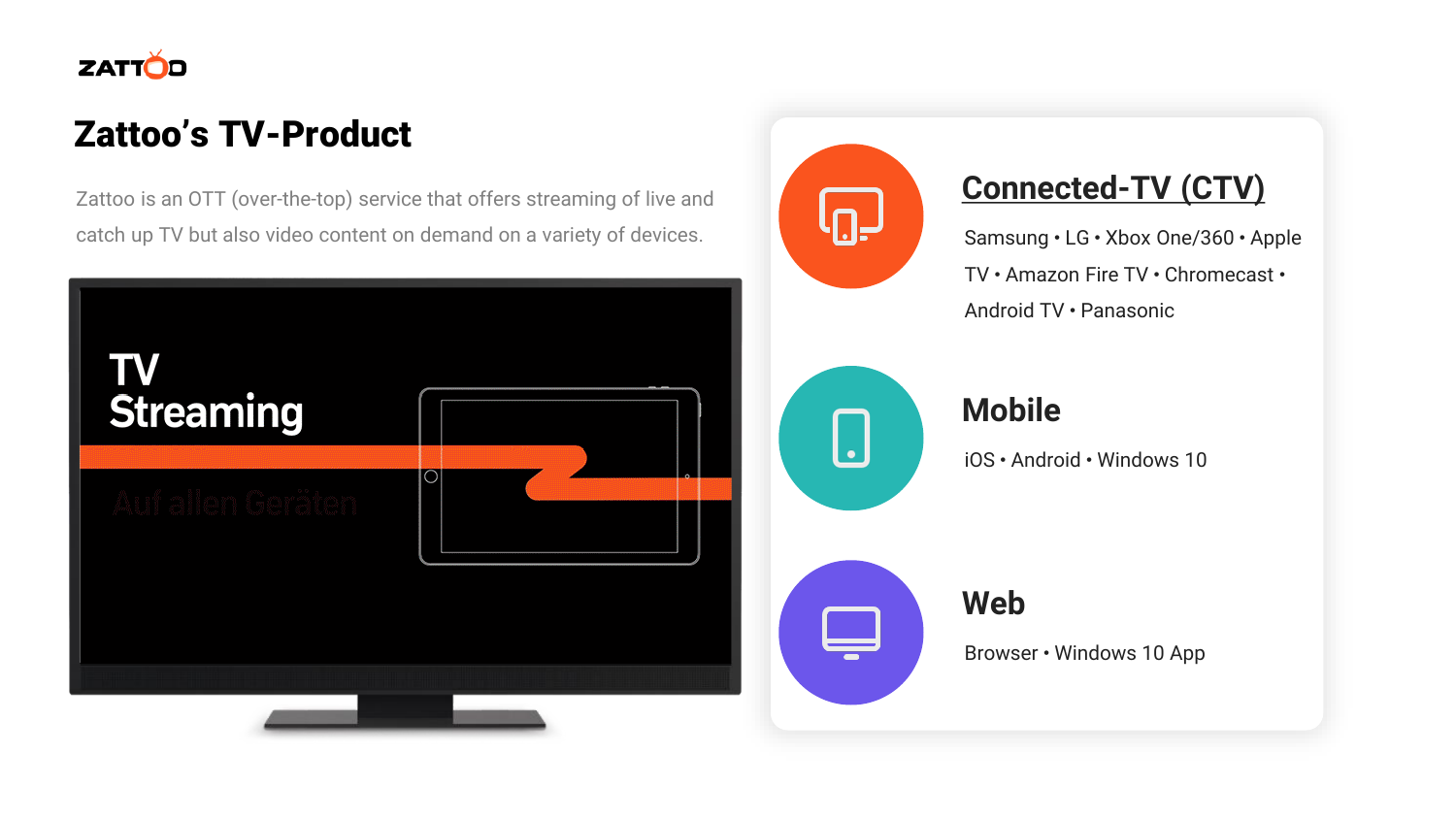

# Dynamic Ad Substitution (DAS)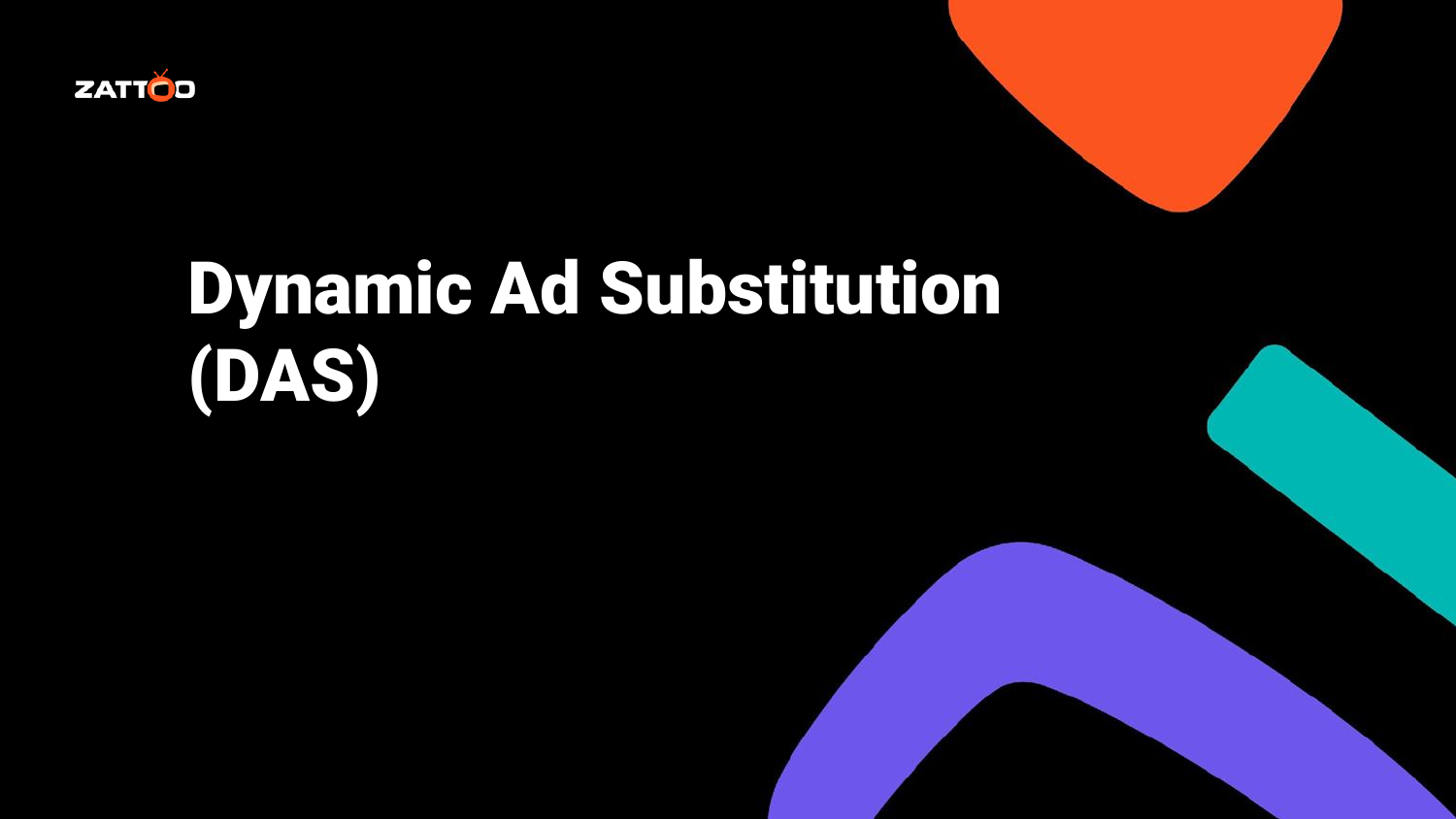

## Dynamic Ad Substitution

Live

Dynamic Ad Substitution (DAS) is the dynamic delivery of targeted advertising spots during live TV commercials. **TV Channel Spot A Spot B** Live ad break

> A targeted spot is seamlessly stitched into the regular live ad break or inserted in VOD content.

DAS enables the combination of quality and awareness of TV advertising with the targeting and measurement technology of online advertising.

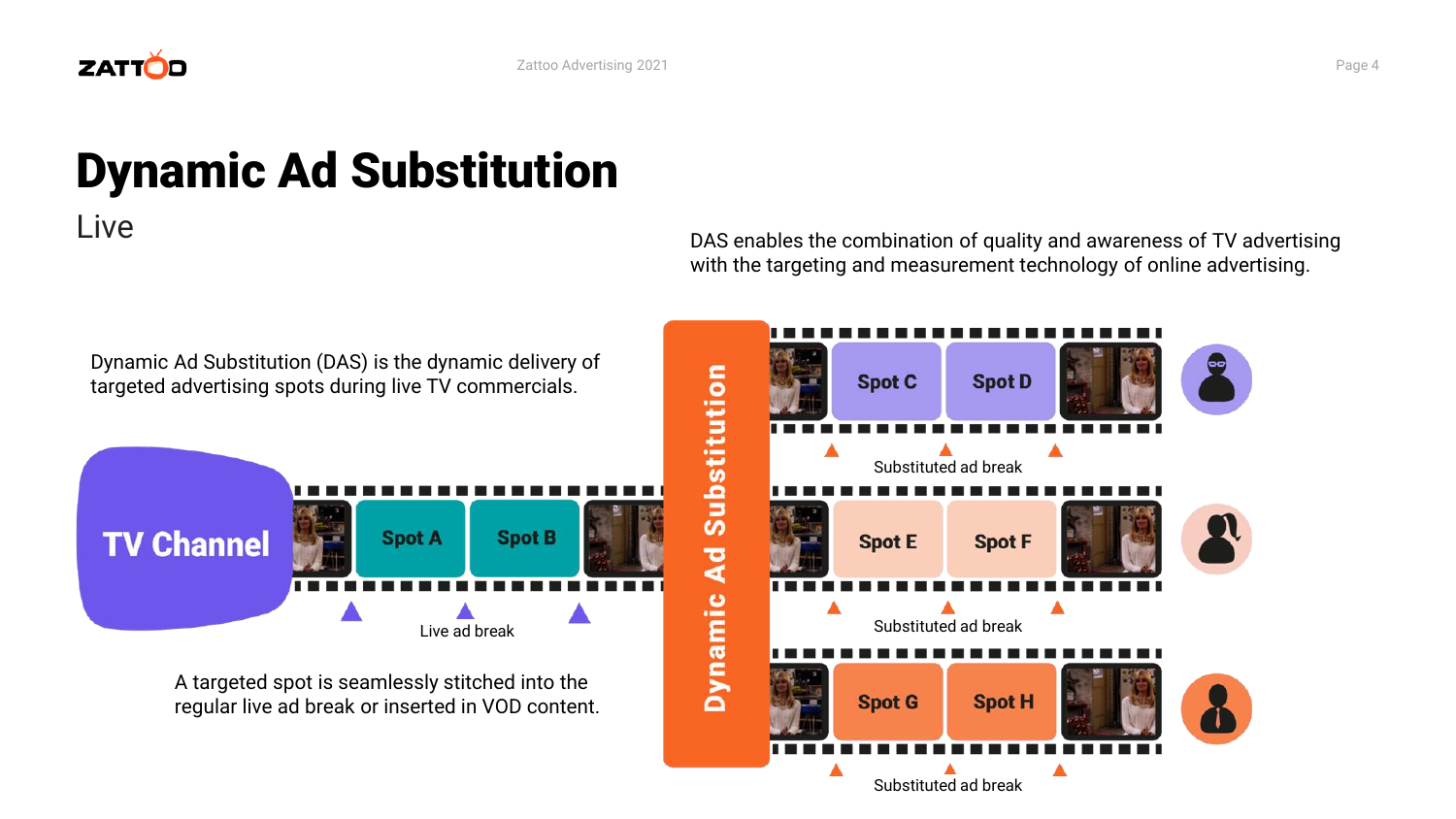

#### Dynamic Ad Substitution

Live Insertion/VOD



LIVE - Spot Replacement, in VOD - 1 or 2 Spots in a row

LIVE - Seamlessly stitched into live content VOD - Inserted into predefined slots



Free & Pay TV User



VAST 4, HD Quality



Big Size / Full Size Player

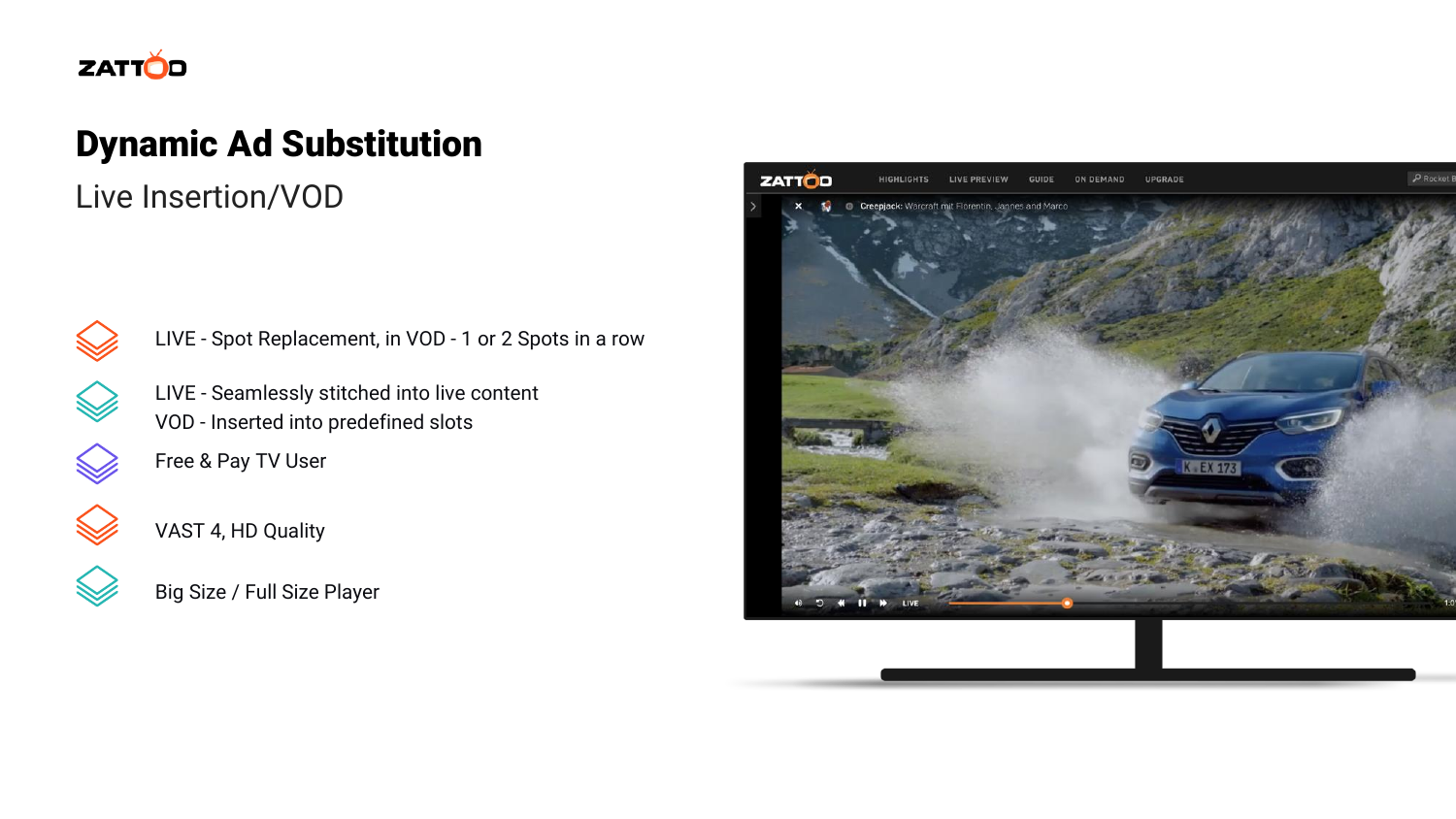

### Dynamic Ad Substitution

The TV Ad - same same, but different **better** **1.**

TV Ad Format

**3.**

Additional Audience OTT

TV-Audience Targeting

**2.**

**4.**

**6.**

42 Mio. Ad Requests available

**5.**

> 94% Completion Rate Always in view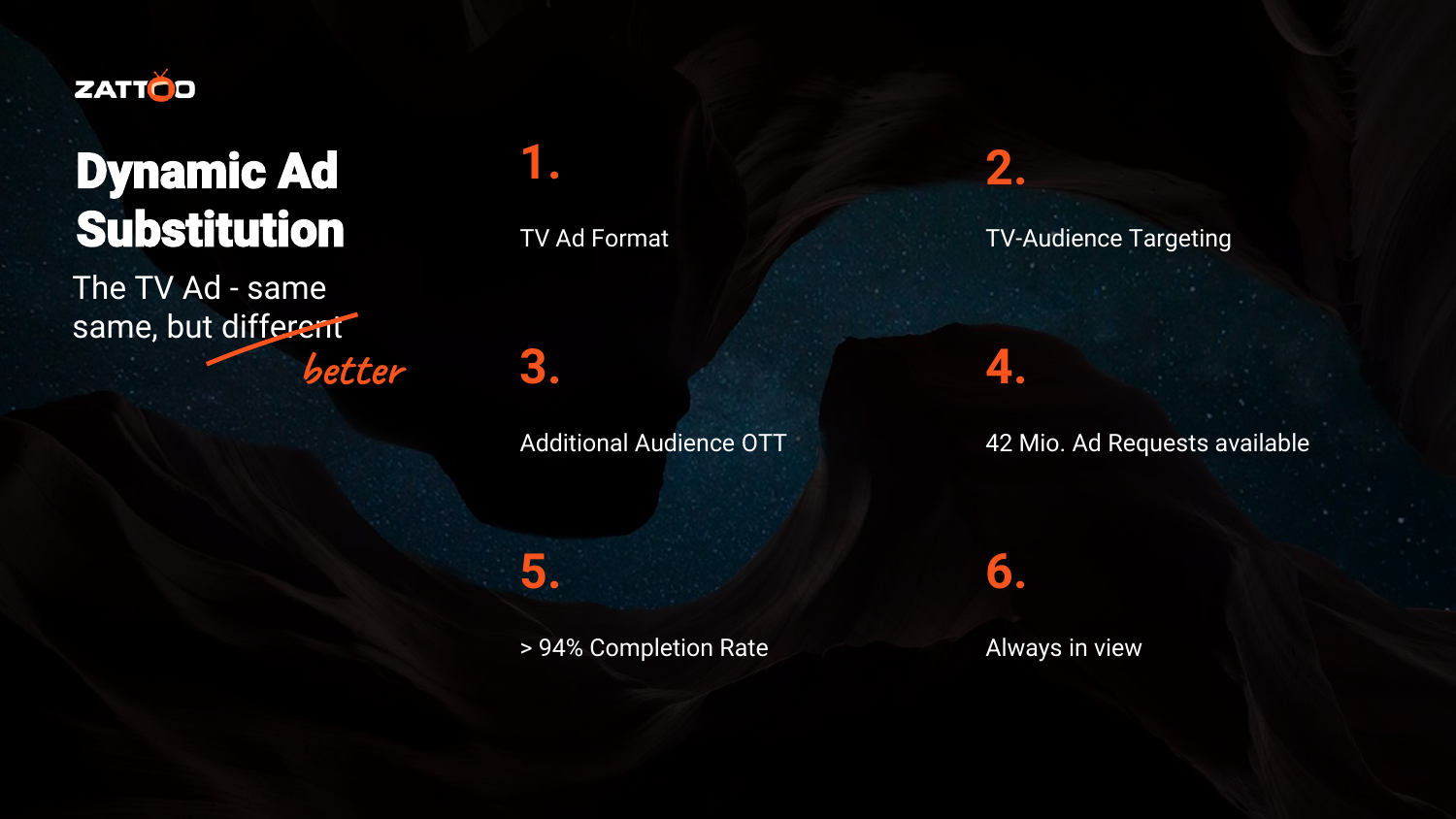

# Zattoo / OTT Platforms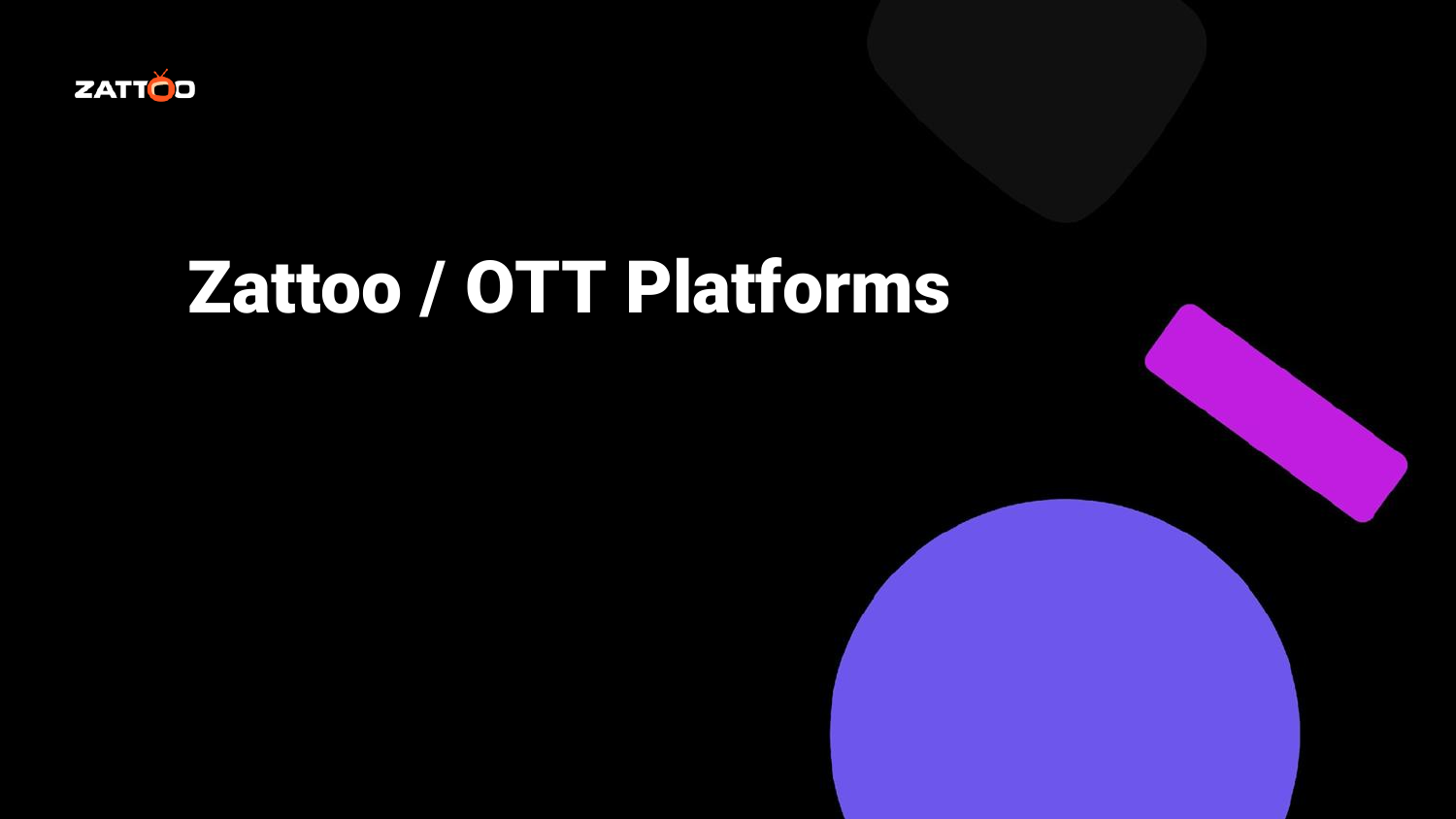

#### DynamicAds - DAS Broadcasters



Zattoo Plattform ZATTOD

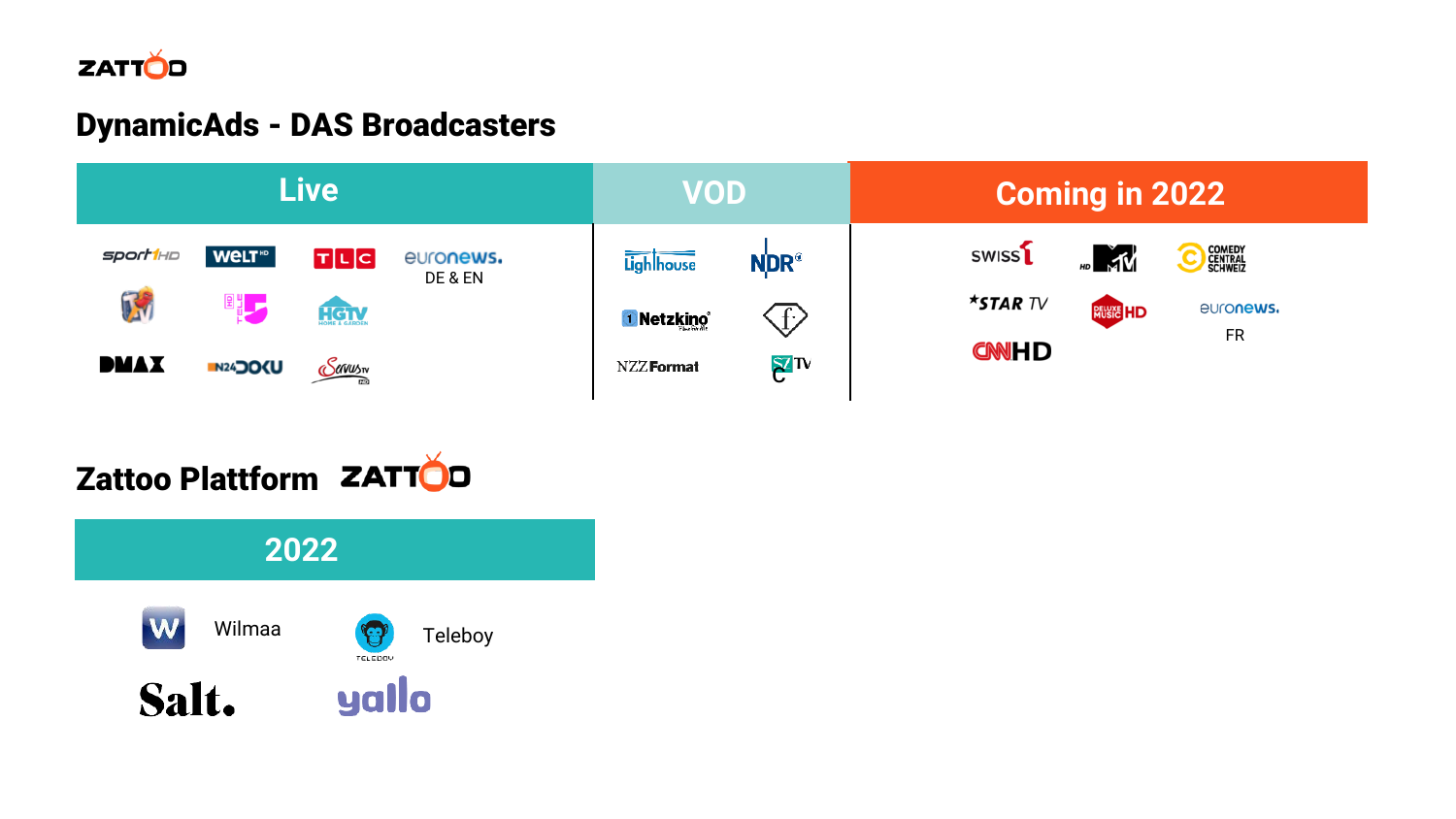# **Connected-TV (CTV)**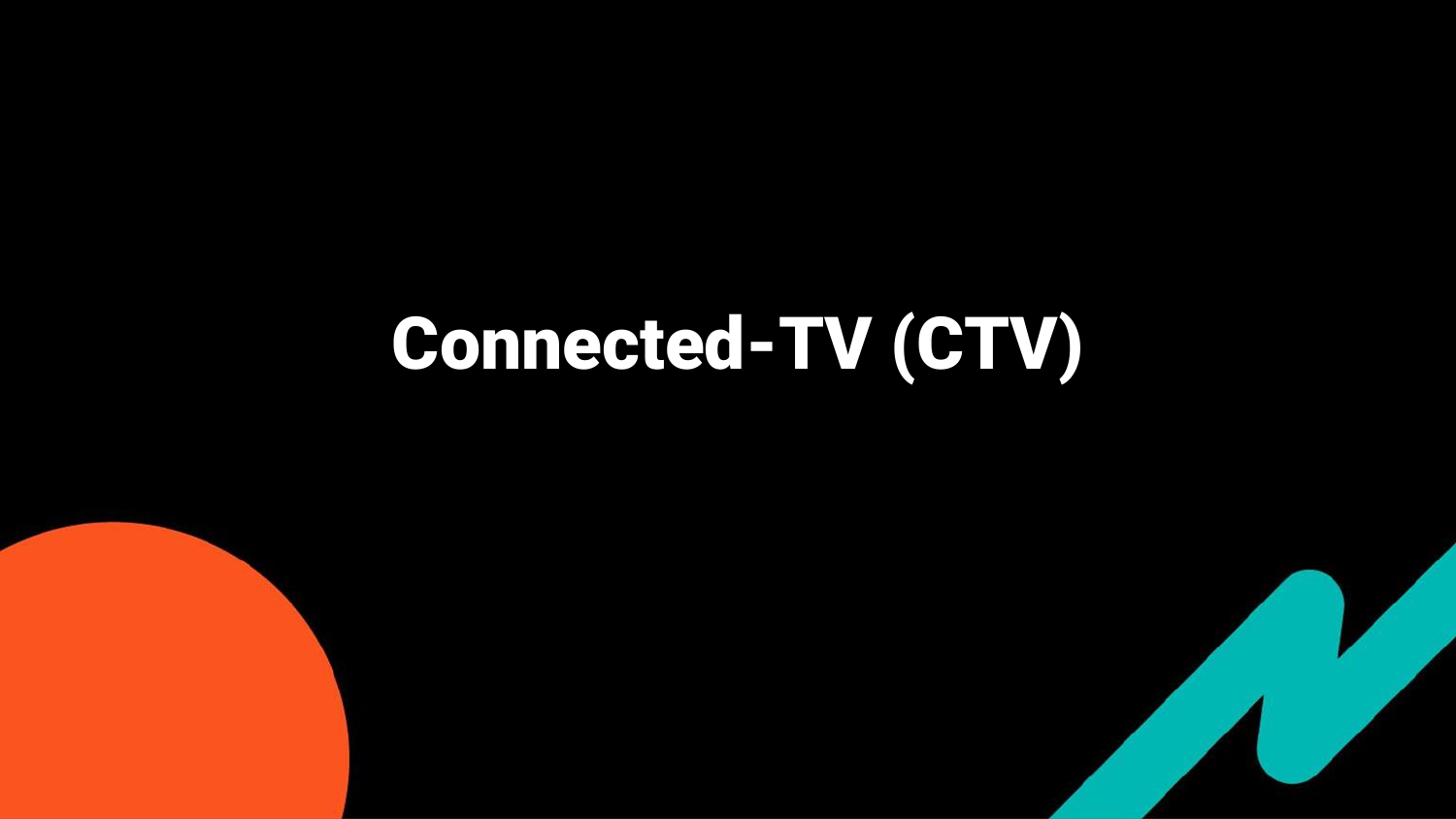

## Zattoo on Connected-TV

Connected TV devices can be categorized into 3 areas. Smart TV devices, streaming devices and game consoles.



- "Android TV" (Sony, Sharp, Philips)
- Samsung
- Panasonic
- $-1$  G

### **Smart TVs Streaming Devices Consoles Consoles**

- Google Chromecast
- Amazon Fire TV
- Apple TV
- Humax
- NVIDIA Shield
- Xiaomi

- Xbox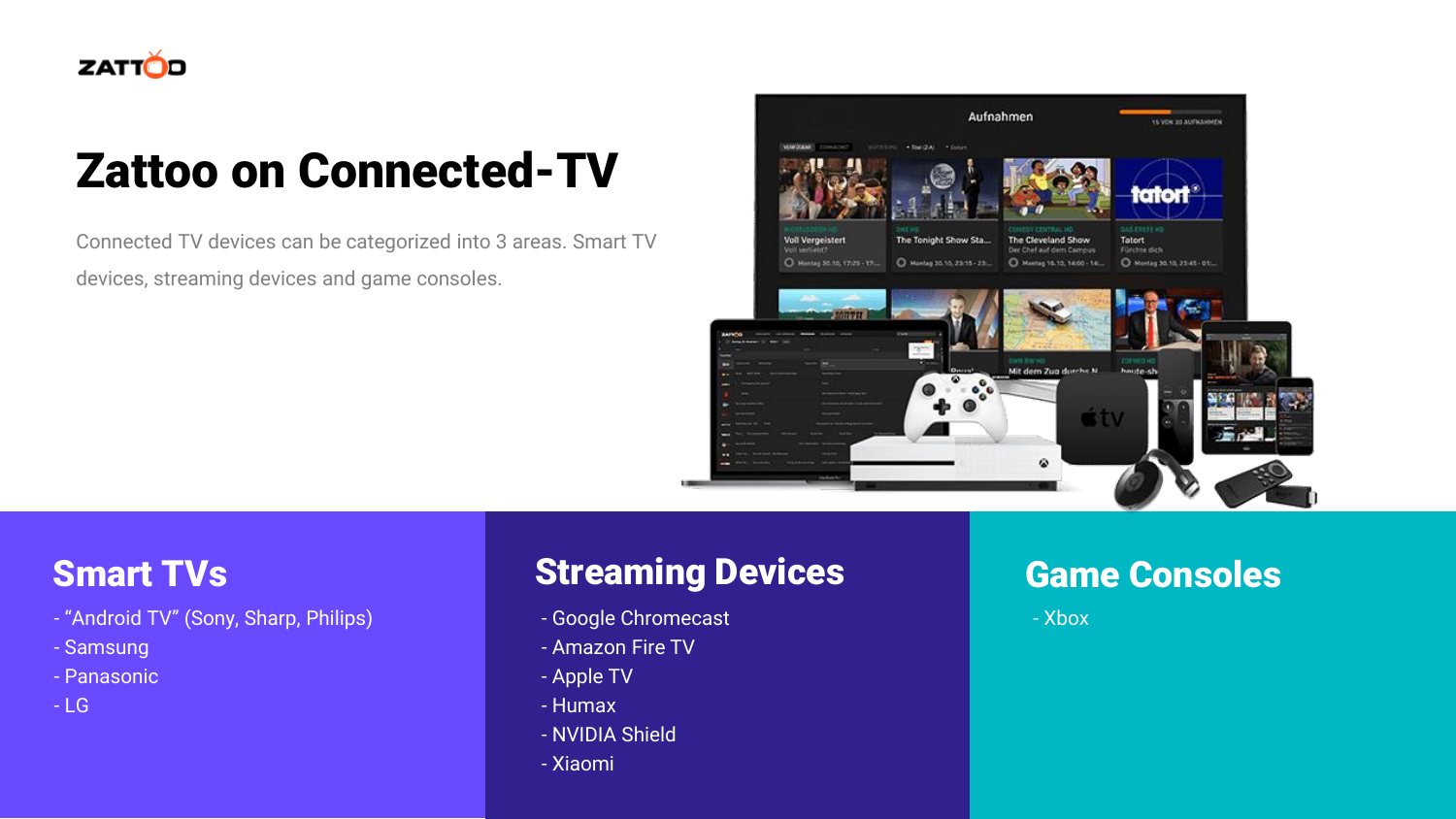

### CTV Zattoo Key Facts

**Overview** 



Zattoo data, 1 HJ 2021 \*Ad Impression CH: Channel Switch: 6.7 Mio / Month, DAS: 14 Mio Ais / Month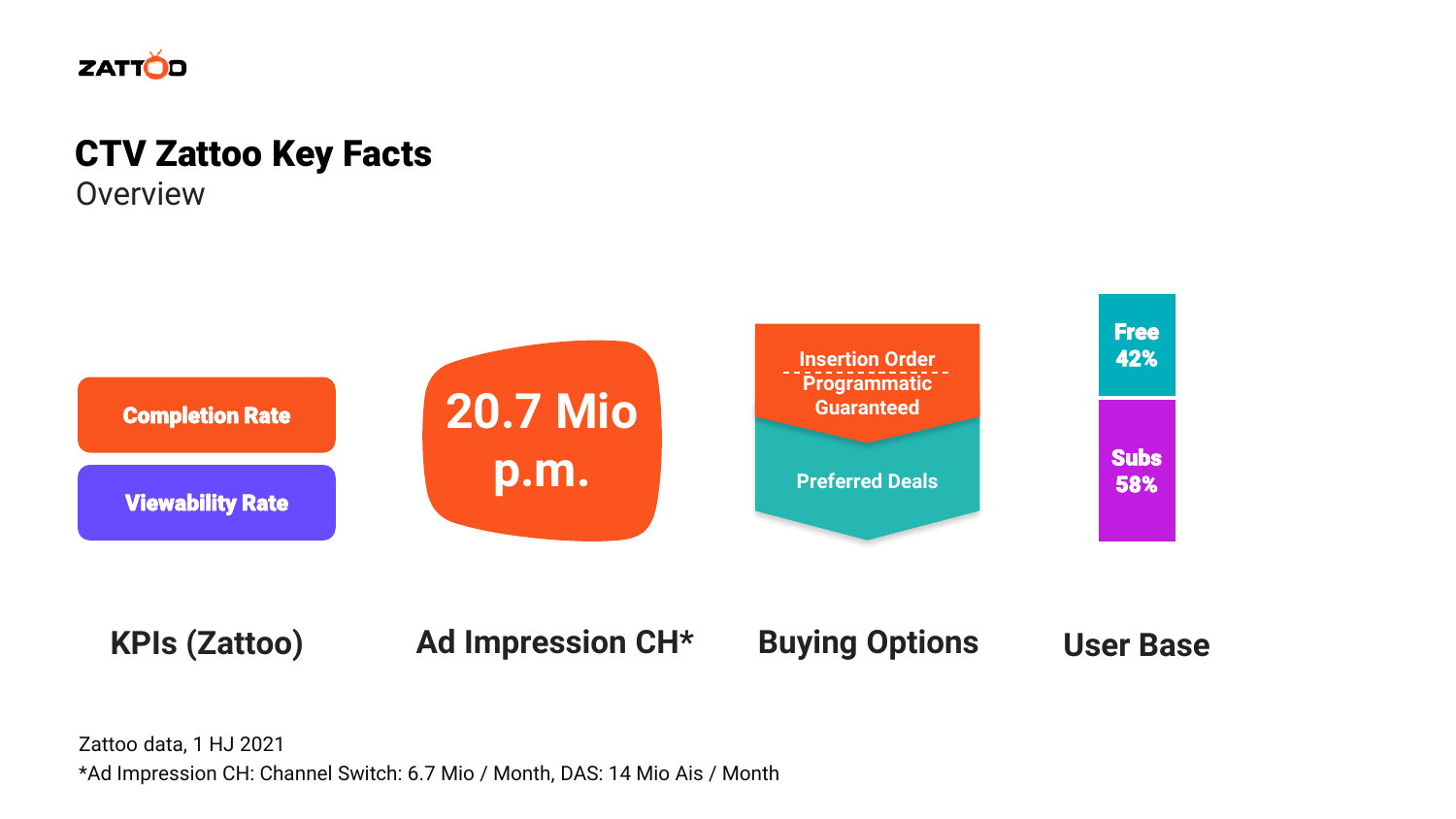

### Point of Contact



**Martin Schlenker** Head of Advertising +41 79 319 05 79 martin@zattoo.com



**Marga Cupin** Key Account Manager +41 79 709 63 51 marga@zattoo.com





**Lisa Kluge** Team Lead Ad Operations & Programmatic

Lisa.kluge@zattoo.com

**Olivio Nsingui** Ad Operations & Programmatic Manager

+41 76 366 43 02 olivio.nsingui@zattoo.com



**Manuela Zimmermann** Sales Support + 41 79 896 68 64 manuela@zattoo.com



**Evgenia Markurt** Ad Operations & Programmatic Manager

+ 49 170 9556255 evgenia.markurt@zattoo.com



**Carla Wyss**

Ad Operations & Programmatic Manager

+41 79 896 79 82 carla.wyss@zattoo.com